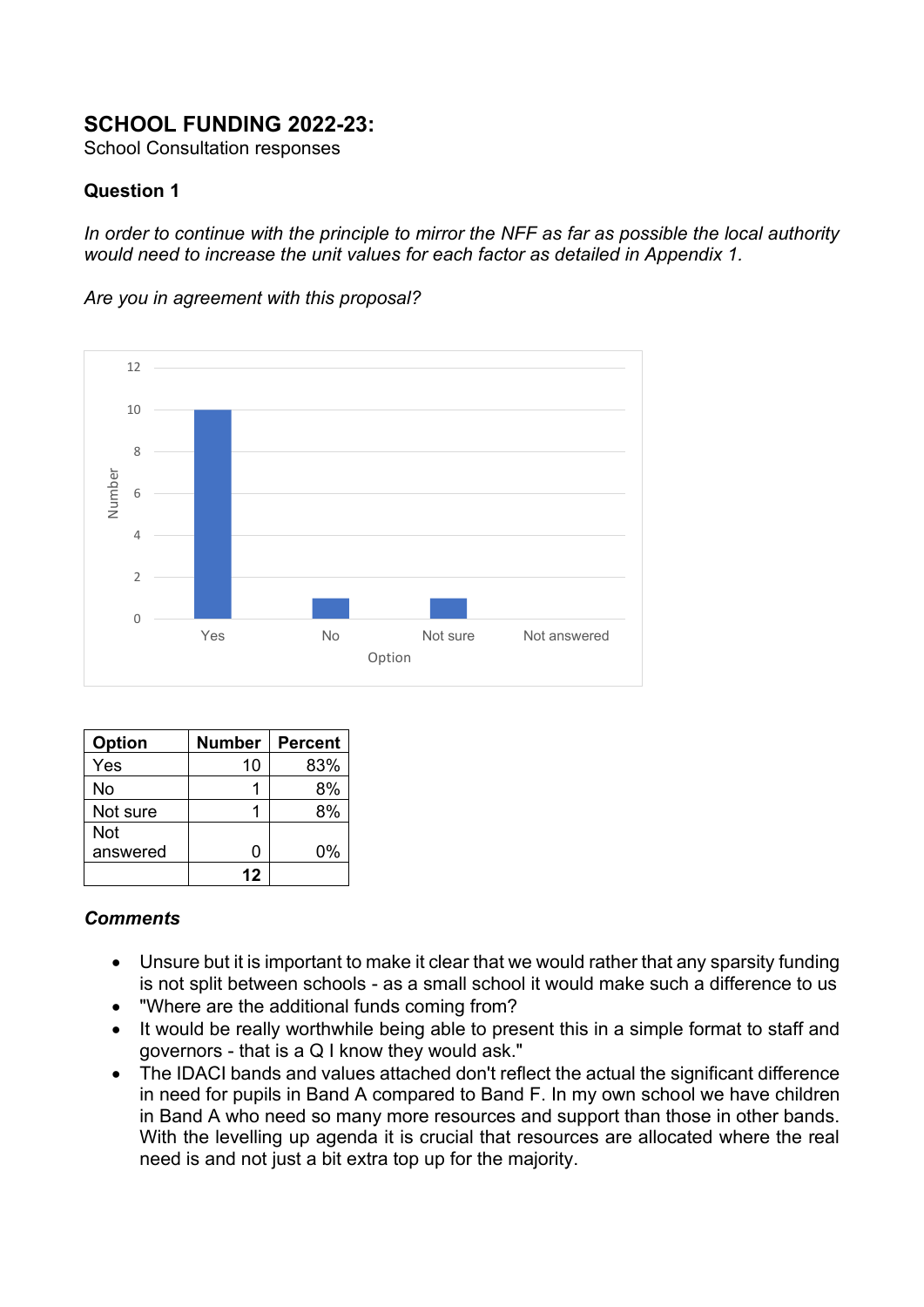*To continue with the principle to mirror the NFF as closely as possible the local authority would continue to set the MFG at 2.00% (subject to affordability).*

*Are you in agreement with this proposal? Yes/No*



| <b>Option</b> | <b>Number</b> | <b>Percent</b> |
|---------------|---------------|----------------|
| Yes           | 10            | 83%            |
| No            |               | 0%             |
| Not sure      | 2             | 17%            |
| <b>Not</b>    |               |                |
| answered      |               | 0%             |
|               | 12            |                |

#### *Comments*

• Unsure but it is important to make it clear that I would rather that any sparsity funding is not split between schools - as a small school it would make such a difference to us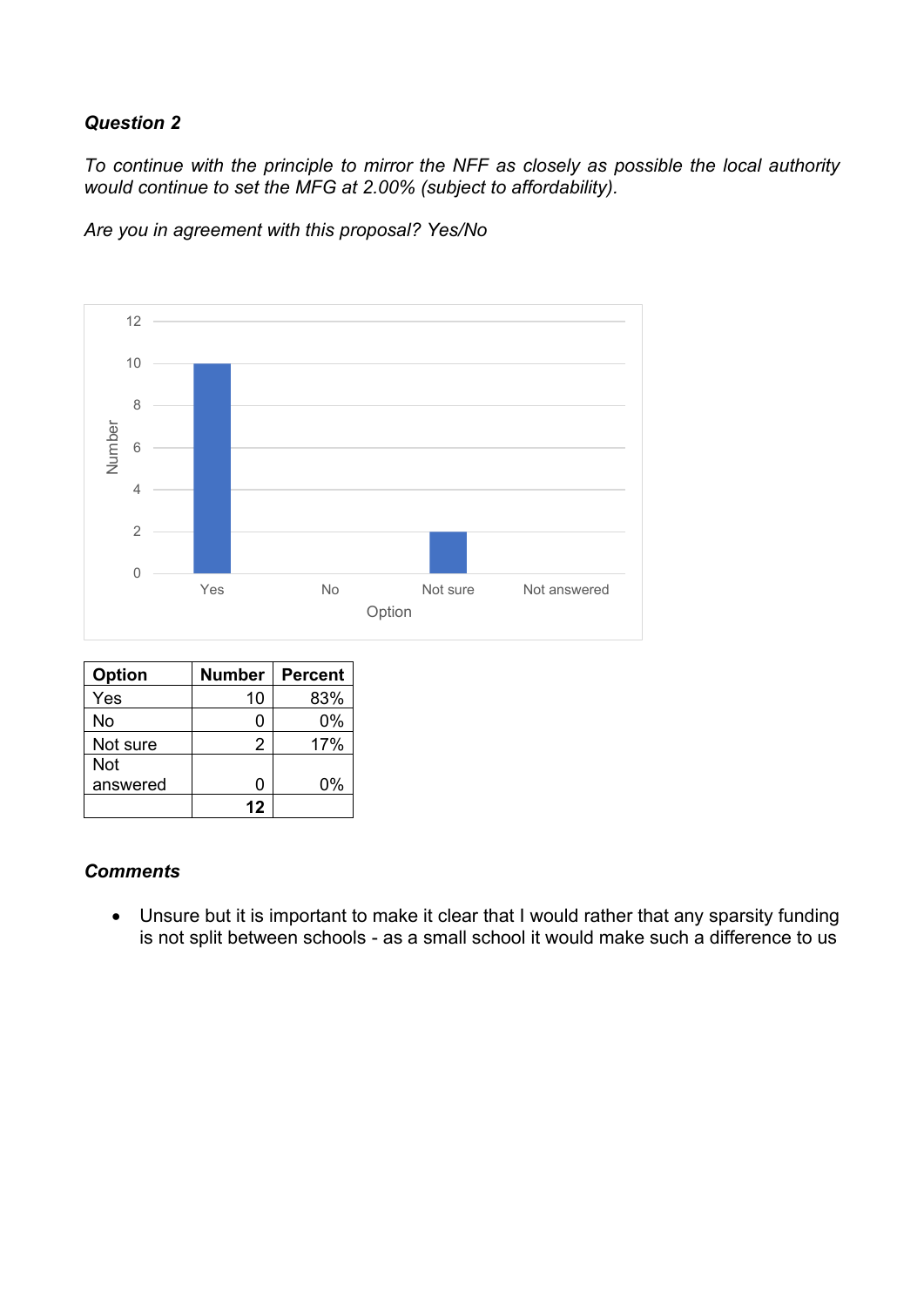*In order to make the formula affordable a gains cap may be required for 2022-23. In consideration with Models 1 – 3 (Appendix 2) which illustrate the impact of a gains cap set at 2.80%, 2.75% and 2.6%*



*Are you in agreement with this proposal?*

| <b>Option</b> | <b>Number</b> | Percent |
|---------------|---------------|---------|
| Yes           |               | 58%     |
| No            | 3             | 25%     |
| Not sure      | 2             | 17%     |
| Not           |               |         |
| answered      | O             | 0%      |
|               | 12            |         |

#### *Comments*

• Unsure but it is important to make it clear that I would rather that any sparsity funding is not split between schools - as a small school it would make such a difference to us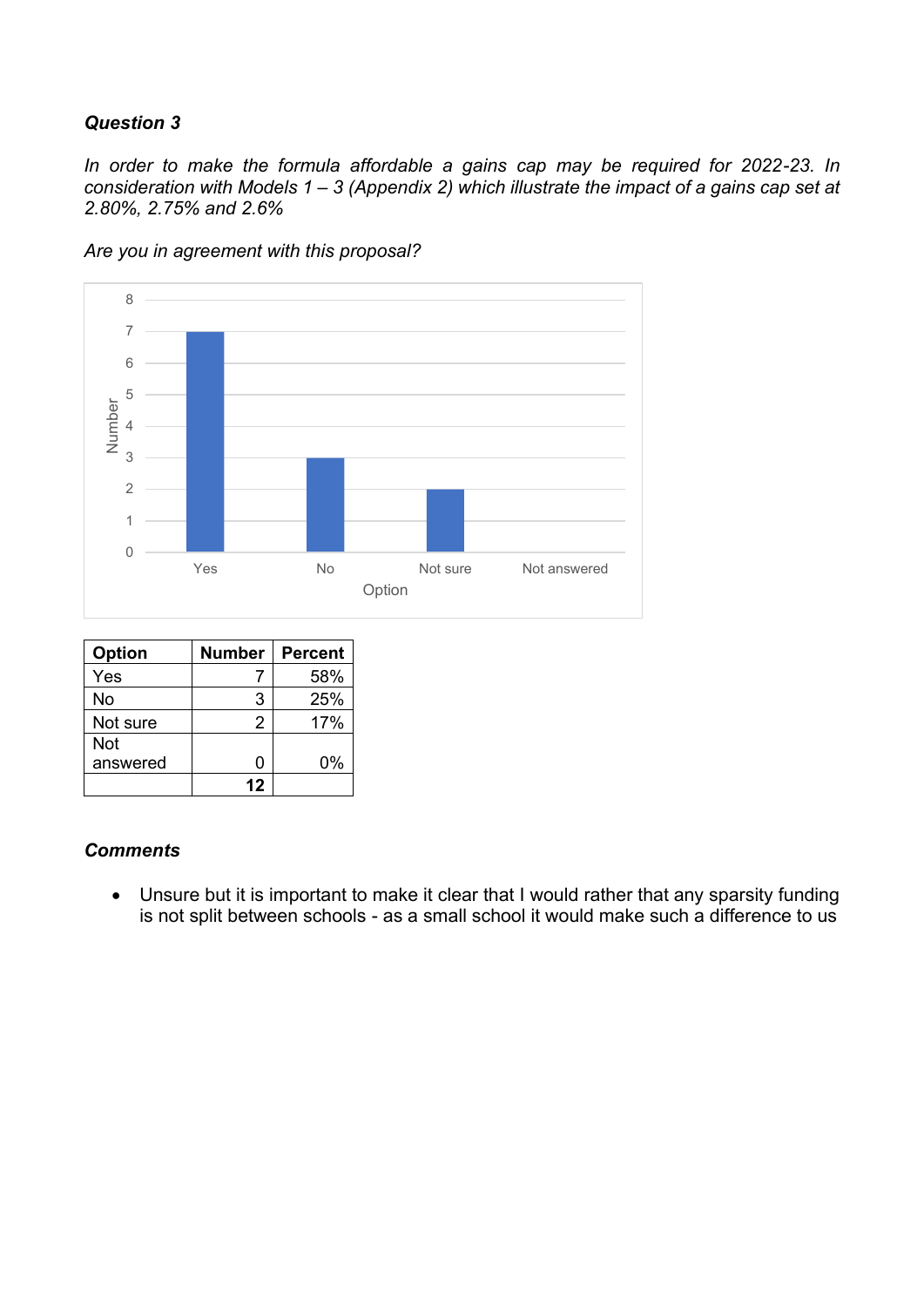*As a representative of a maintained primary school, do you agree to the de-delegation of the following in 2022-23?*

Please note any responses from Academies have been excluded

*As a representative of either a maintained primary or secondary school, do you agree to the de-delegation of the following in 2022-23? - Free school meals eligibility assessment*



| <b>Option</b> | <b>Number</b> | <b>Percent</b> |
|---------------|---------------|----------------|
| Yes           | 5             | 83%            |
| No            | П             | 0%             |
| Not sure      |               | 17%            |
| Not           |               |                |
| answered      | ი             | 0%             |
|               | 6             |                |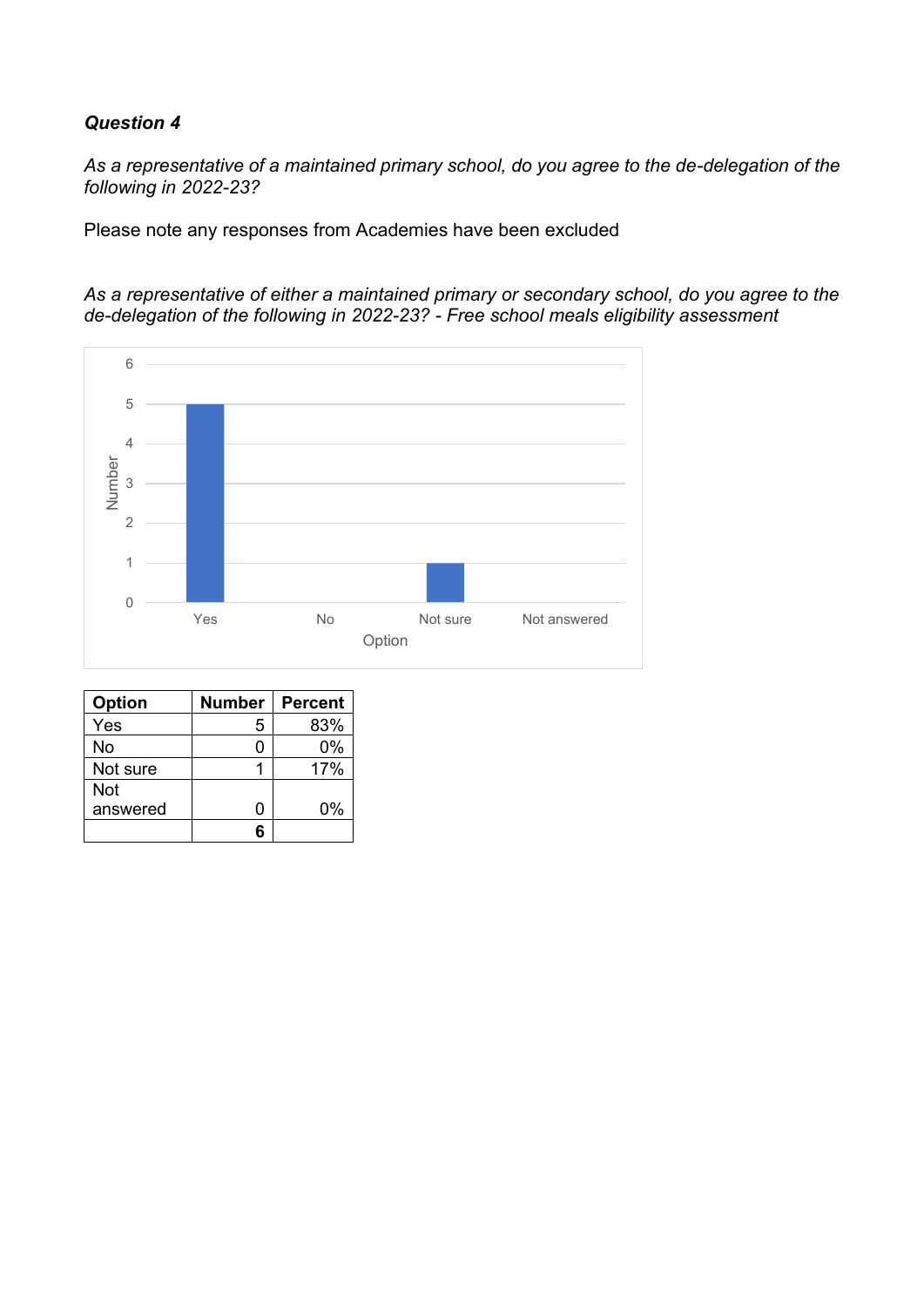*As a representative of either a maintained primary or secondary school, do you agree to the de-delegation of the following in 2022-23? - Support to underperforming ethnic minority groups and bilingual learners?*



| Option   | <b>Number</b> | <b>Percent</b> |
|----------|---------------|----------------|
| Yes      | 5             | 83%            |
| No       |               | $0\%$          |
| Not sure |               | 17%            |
| Not      |               |                |
| answered | ∩             | 0%             |
|          |               |                |

*As a representative of either a maintained primary or secondary school, do you agree to the de-delegation of the following in 2022-23? - Contingency for crisis communications*

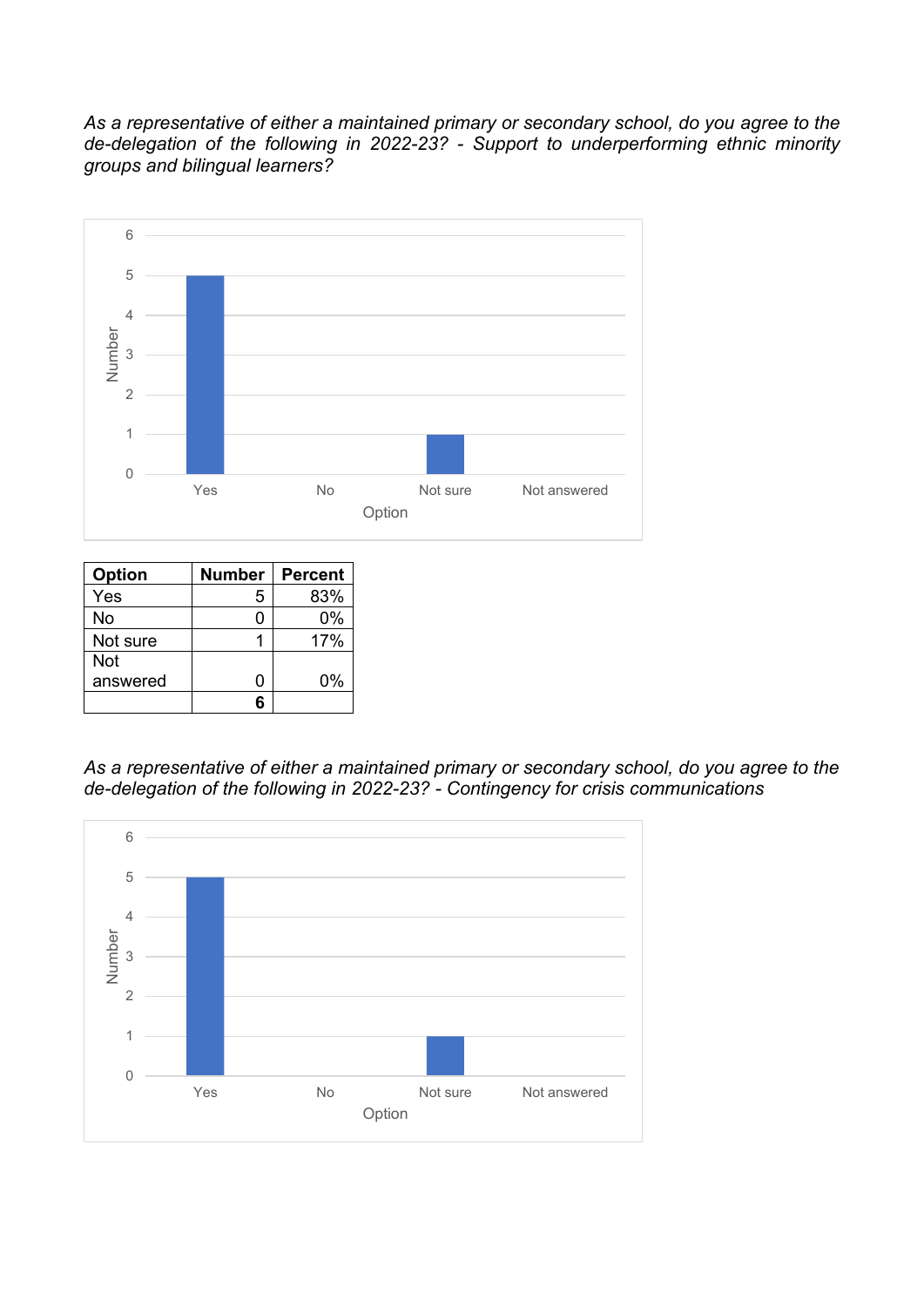| <b>Option</b> | <b>Number</b> | <b>Percent</b> |
|---------------|---------------|----------------|
| Yes           | 5             | 83%            |
| No            |               | 0%             |
| Not sure      |               | 17%            |
| <b>Not</b>    |               |                |
| answered      | ∩             | 0%             |
|               |               |                |

*As a representative of either a maintained primary or secondary school, do you agree to the de-delegation of the following in 2022-23? - Trade Union Facilities*



| <b>Option</b> | <b>Number</b> | <b>Percent</b> |
|---------------|---------------|----------------|
| Yes           |               | 67%            |
| No            |               | 0%             |
| Not sure      | 2             | 33%            |
| <b>Not</b>    |               |                |
| answered      | n             | 0%             |
|               |               |                |